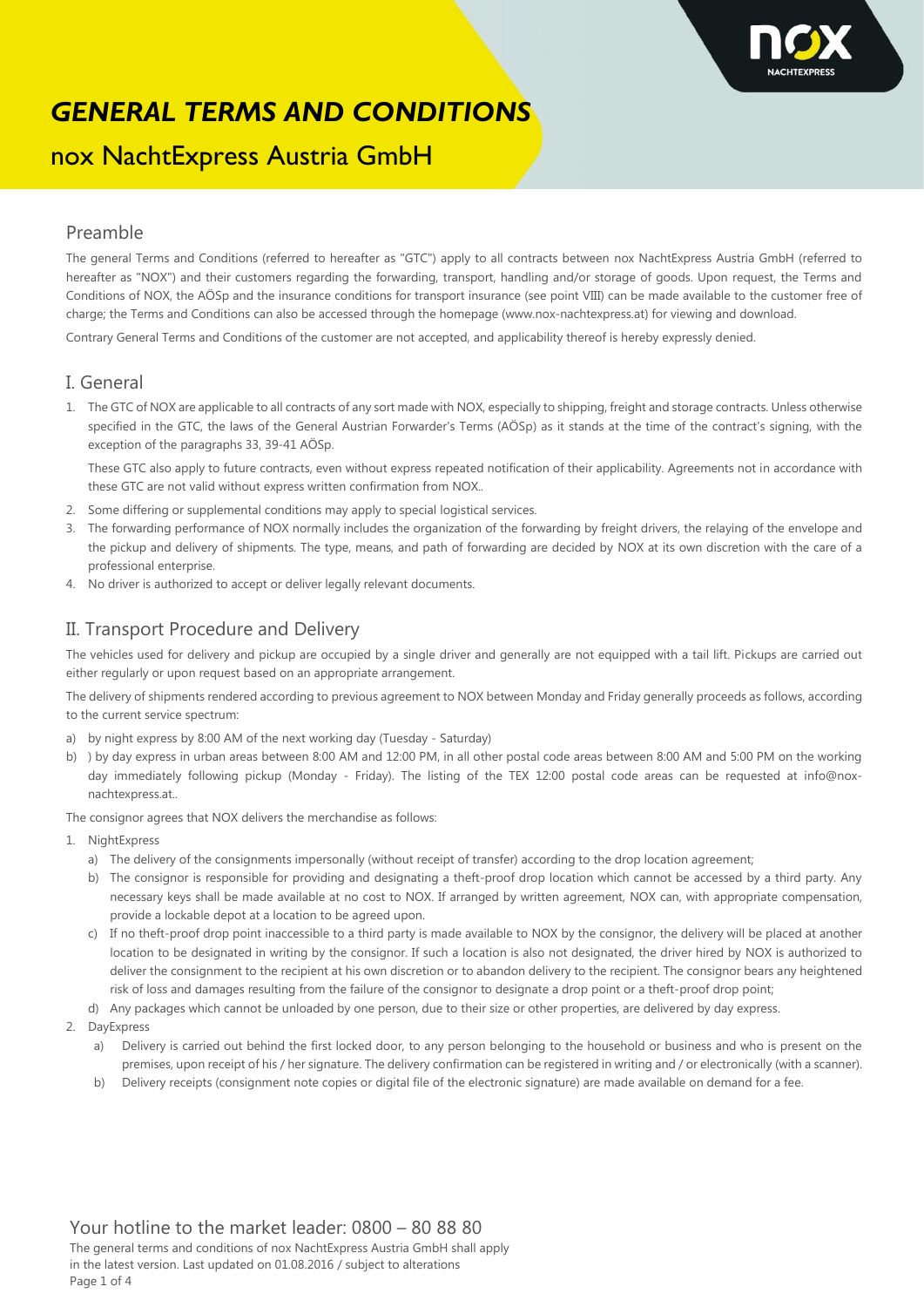

# nox NachtExpress Austria GmbH

### III. Goods Excluded from Shipment

Goods or materials whose forwarding or storage is forbidden by the laws or regulations in any country on the route of the consignment are excluded from forwarding services, including forwarding and storage. Additional to and independent of these exclusions, is the exclusion of all types of weapons or parts thereof, ammunition and war supplies, radioactive material, corpses, drugs and pornographic material.

Furthermore, NOX will not accept any of the following items, regardless of their value: coins, bank notes, stamps, negotiable instruments, credit cards and checks, loose gemstones, industrial diamonds, loose precious metals, artwork, antiquities, bidding documents, unique copies or forgeries. Goods prone to rapid spoiling or rotting and goods whose value exceeds EUR 50,000 are also excluded from these services.

Only after special written agreement are goods accepted whose transport require special installations or which, due to their composition or packaging might endanger or inhibit other goods, persons, or dispatch/transport facilities, as well as dangerous goods according to the law regarding the road transport of dangerous goods or comparable regulations, especially according to the "ADR" (European Treaty on the International Road Transport of Dangerous Goods).

Should NOX receive (a) goods which are excluded from transport, or (b) goods which are only accepted after previous written agreement, without having received said agreement, or (c) dangerous goods without the designation and documentation required by law, the client is held responsible, independent of negligence, for any resulting damages to NOX or other persons, including fines, forfeits, etc. as well as for any related expenditures, including processing or representation costs. NOX is expressly free of liability in such cases.

NOX reserves the right to open and check any packet it receives for transport, insofar as this is neither forbidden by law nor expressly excluded in a previous written agreement with the client. Such checks may result in delays in delivery, in which case the applicable deadlines are extended by the same duration..

### IV. Size and Weight Restrictions

Single packages whose weight exceed 50 kg or whose dimensions exceed a length of 3.2 m, a width of 1.2 m, or a height of 1.5 m, are only transported after consultation or under a special agreement. When these conditions are not met, NOX reserves the right to deny transport of the parcel and to return it without additional notice to the client at the client's own expense and risk. Should such an item nevertheless be accepted for transport, the transport deadline is void. For parcels with a gross weight of more than 50 kg, the client is responsible for arranging for the necessary equipment to aid with unloading at the place of delivery, at his/her own expense and risk

## V. Composition of Transported Goods

- 1. Physical composition
	- a. The transported good is to be made available to NOX in a suitable state for the transport of collective consignment.
	- b. It must be packaged safely for transport, especially so that it can neither be damaged by the normal stresses associated with transport and processing, nor endanger other stored/transported goods or transportation/loading equipment.
	- c. In case of non-transport-safe or inappropriately packaged goods, any damages are presumed to result from these faults.
	- d. NOX is only held liable in such cases to the extent that it can be proved by the claimant that NOX negligently caused the damage. Regardless, NOX can refuse to accept insufficiently packaged or labeled goods, as well as unregistered oversize packages, if transport cannot be ensured without the endangerment of persons or other packages. No examination of the packaging is required.
- 2. Parcel data
	- a) Each package is to be outfitted by the client with clear, durable and unambiguously recognizable labeling as to the sender, consignee, and if necessary with symbols regarding the handling. Any old labels are to be removed.
	- b) Each package is also to be outfitted with transport documentation provided by and/or inspected and approved by NOX. This includes the application of a barcode provided or approved by NOX, as well as the communication of the unambiguous barcode number in the data provided to NOX by the client
	- c) Transport goods which do not fulfill the conditions above (a and b), can be separated from the transport process and returned to the client at his/her own risk and expense, unless NOX or the forwarding agent can label the package/the consignment using clearly recognizable, otherwise accessed forwarding information. Any costs arising from this process are to be paid by the client, who is also financially responsible for any damages resulting from insufficient labeling or transport documentation, regardless of negligence. Additionally, in such a case the delivery deadline is void.

Your hotline to the market leader: 0800 – 80 88 80 The general terms and conditions of nox NachtExpress Austria GmbH shall apply in the latest version. Last updated on 01.08.2016 / subject to alterations Page 2 of 4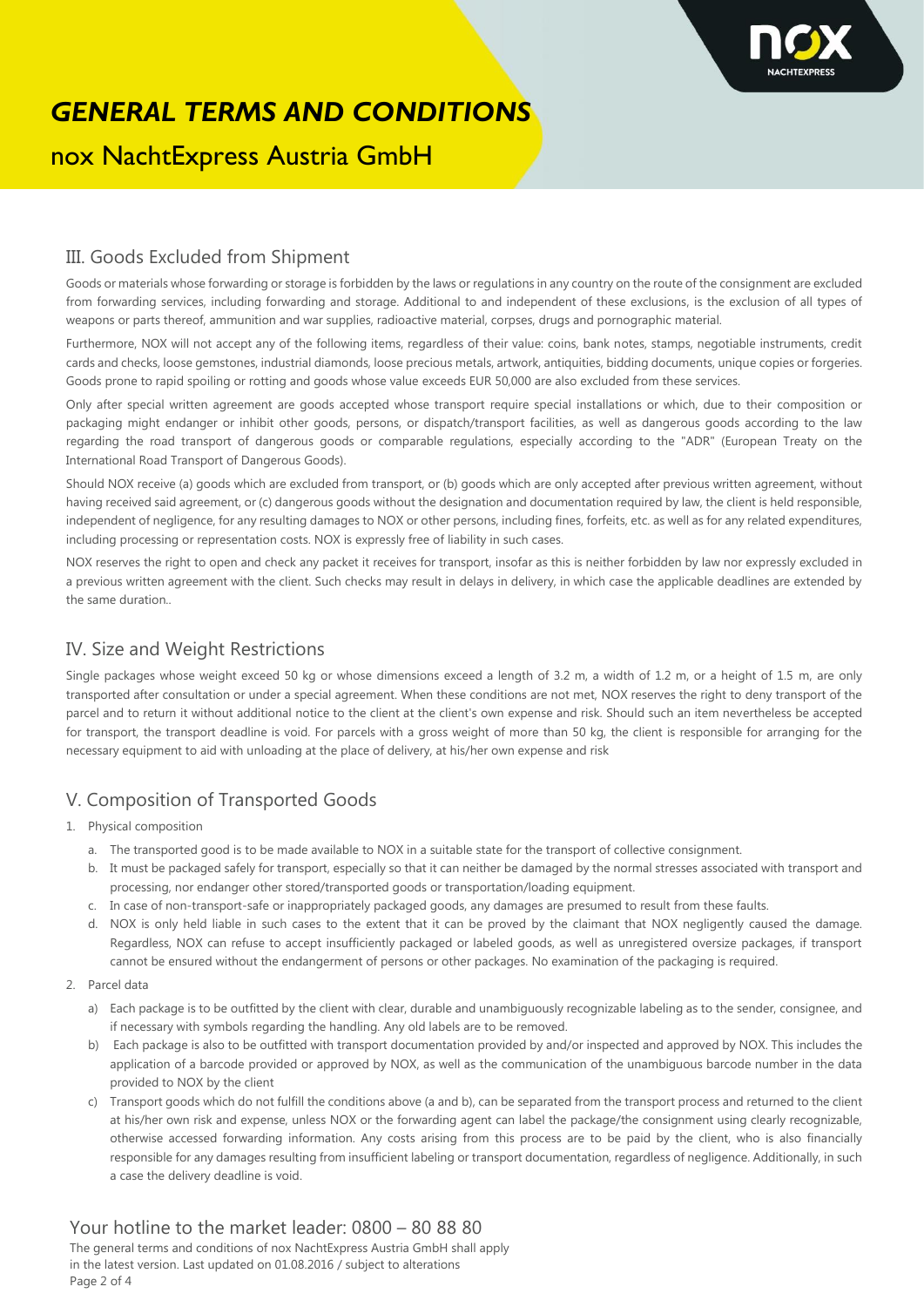

## nox NachtExpress Austria GmbH

- d) The client is to provide the necessary information for the transport in a timely fashion (e.g. through telecommunication channels). If the information is not available in time for delivery, NOX may exclude a shipment from delivery; in any case, any additional costs incurred in this way are to be paid by the client.
- 3. Barcode

For packages which are not labeled with an NOX standard barcode, or with a barcode agreed upon by NOX and the client, and whose identification numbers are not included in the data provided to NOX, no delivery deadline is applicable. The client is required to assume the costs for the applicatin of a barcode. In addition, only limited Track & Trace information can be communicated for the tracking of the shipment in this case.

### VI. Guarantee of the client

The client guarantees that

- a) all information communicated by the client or his/her representatives is complete and accurate,
- b) the consignment was prepared by employees of the client in a secure area,
- c) the client has employed only trustworthy personnel for the preparation of the consignment,
- d) the client has protected the consignment against unauthorized tampering during its preparation, storage and transport to NOX,
- e) the consignment is sufficiently labeled, addressed, packaged and stowed, in order to ensure secure transport and processing under customary circumstances, and
- f) any applicable regulations concerning customs, import, export, or other regulations have been followed.

## VII. Payment and Billing

- 1. Unless otherwise stipulated in a written agreement, payment is to be completed for each item according to each record of delivery (electronic or by cargo list). The basis of the payment is the applicable price list from NOX or the individual fee agreed upon with the customer. Weights are rounded up to the nearest full kilogram.
- 2. Payment normally takes place on a weekly basis; invoices are due for payment in full within 14 days of the invoice date. In case of delay, the legally applicable interest is to be paid, which is to be no less than the current 3 month EURIBORS + 5%..
- 3. NOX has the right to charge a late fee upon issuance of a second reminder of payment. Additionally, the contract partner is responsible for refunding any fees incurred through engagement of a debt collection agency or attorney.
- 4. Fuel, tolls and other extra charges are calculated separately from and in addition to the arranged prices. Unexpected increases in costs lying outside of the influence of NOX (e.g. increased fuel prices, changes in regulations, toll increases, etc.) are added to the price after prior notice. There is no obligation to disclose cost calculations.

### VIII. Transport insurance

- 1. Each consignment is covered by a transport insurance against loss or damages, up to the net purchase price of the good but not exceeding EUR 1,600. For fragile or unpacked consignments (e.g. glass, auto body parts) the maximum liability is EUR 70 per consignment. Special provisions apply to returns (see Sec. IX, part 4).
- 2. In case additional insurance is desired, this can be arranged by NOX upon written request, in exchange for an additional fee corresponding to the value of the consignment as provided on the forwarding receipt. Consignments with a net value of more than EUR 10,000 are to be specially labeled and are automatically insured at the higher rate valid at the time of shipment, unless explicitly precluded by the client.
- 3. This transport insurance exists only for the benefit of the contract partners of NOX. Insurance claims can therefore not be relinquished and are not transferable to other persons such as according to Par. 67 VersVG.
- 4. Consignments covered by other insurance are excluded from the transport insurance coverage.

### IX. Liability

- 1. Unless otherwise stipulated below, the conditions of the AÖSP govern the liability of NOX (with the exception of the paragraphs 39-41 AÖSP).
- 2. Any liability of NOX for damages, costs incurred or other collateral damages, including liability for lost profit, especially in cases of delayed or improperly executed delivery at the final customer, is hereby waived.
- 3. If damage to a good was not externally recognizable, the client must prove that the damage was caused by NOX. This also applies in cases in which NOX was not provided with a theft-proof depository which is not accessible to third parties for night express shipments.

## Your hotline to the market leader: 0800 – 80 88 80

The general terms and conditions of nox NachtExpress Austria GmbH shall apply in the latest version. Last updated on 01.08.2016 / subject to alterations Page 3 of 4